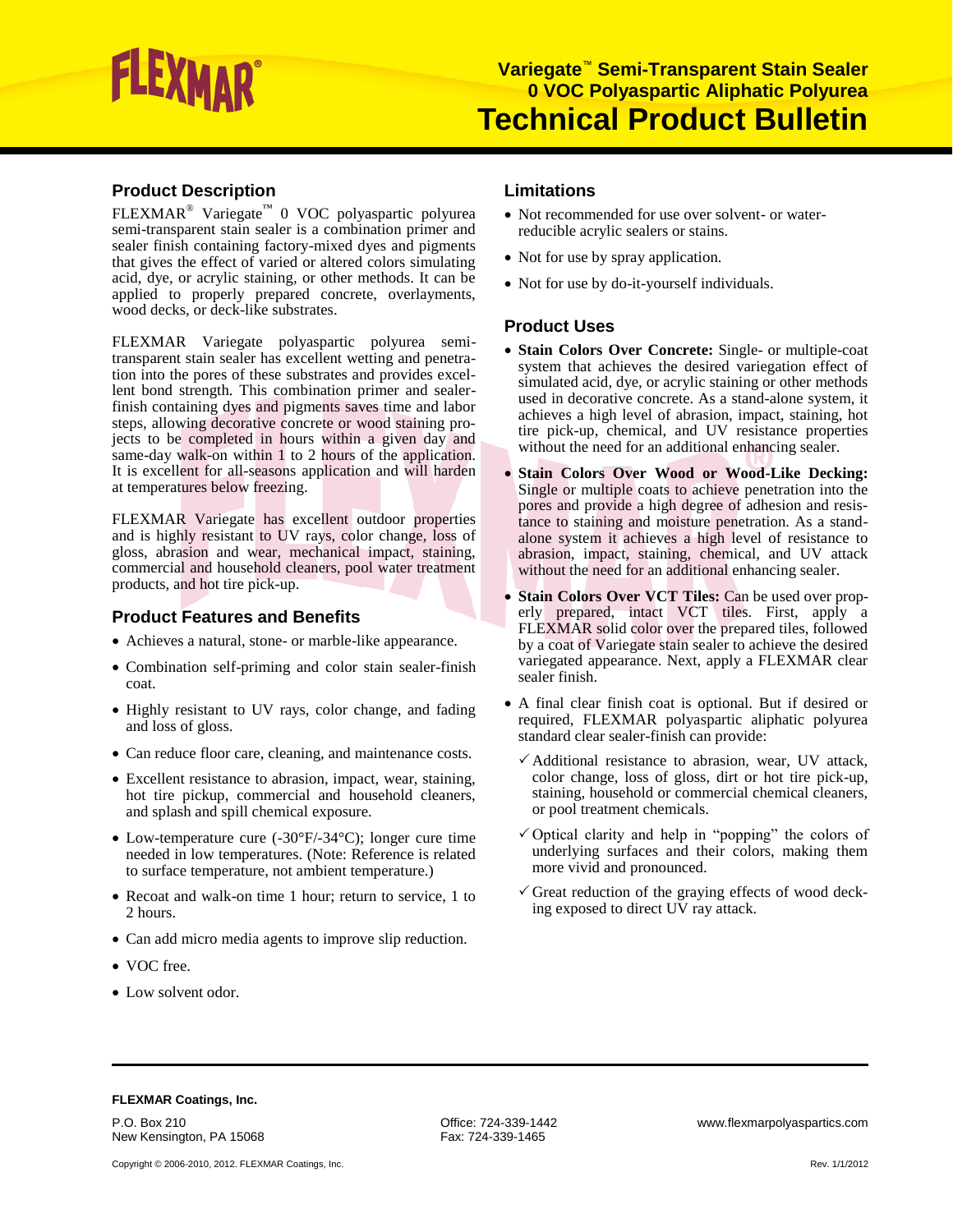

# **Variegate™ Semi-Transparent Stain Sealer 0 VOC Polyaspartic Aliphatic Polyurea**

**Page 2**

## **Product Data**

**Type of Material:** Polyaspartic Aliphatic Polyurea

**VOC Content:** 0 VOC

**Recommended Dry Film Thickness:** 1 to 6 mils per coat

**Colors:** Refer to FLEXMAR color chart

**Gloss:** High

**Shelf Life:** 12 months unopened. Store at 40°F to 100°F (4°C to 38°C) in a covered area (out of direct sun)

**Working Time:\*** 11 to 15 minutes

**Minimum Recoat and Walk-On:\*** 1 hour or less

**Return to Service:\*** 1 to 2 hours minimum

**Maximum Recoat:\*** 48 hours (contact manufacturer)

**Mixing Ratio:\*** 1.0 part A; 1.0 part B

#### **Property Profile:**

Tensile Strength, ASTM D 638: 4,500 to 5,000 psi Falling Sand Abrasion Resistance, ASTM D 968: Colors ...................................... 38 liters sand/1 dry mil Mandrel Bend, ASTM D 522: Passes, no cracking, 1/8-in. mandrel bend

#### **Theoretical Volume Solids Coverage:**

|  | $72\%$ 93% |
|--|------------|
|  |            |
|  |            |
|  |            |
|  |            |
|  |            |
|  |            |
|  |            |
|  |            |
|  |            |
|  |            |
|  |            |

\*@ 70°F (20°C) and 50% Relative Humidity

## **Surface Preparation for Concrete**

Before application the receiving surface must be deemed structurally and mechanically sound, clean, and dry. Proper surface preparation is required for decorativeconcrete, thin-film "Class-A-type" flooring systems or sealer-finish coatings. This is best achieved with mechanical grinding machines using diamond heads, achieving a final 50- to 120-grit profile. Recommended surface profile is SP-2, Reference ICRI Technical Guideline No. 03732.

All receiving surfaces must be free of previous coatings, sealers, curing compounds, water repellants, laitance, efflorescence, oils, fats, grease, waxes, residues from cleaning compounds, non-visible soluble salts, and any other impediments to adhesion. The resulting surface must be a neutral pH 7.

Always check for potential bond breakers. One method is simply wiping the surface of the prepared concrete with a dark cloth. If white powder is present it should be removed. Another method entails pouring a slight amount of water on the concrete in random areas. If the water is absorbed into the concrete and leaves it wet, the substrate is porous and thus acceptable. If water beads up, this indicates that a bond breaker is still present and further surface preparation steps are necessary, such as additional mechanical grinding.

The rising moisture vapor emission rate must not exceed 3 pounds per 1,000 square feet (3 lb/1,000 ft²) over a 24 hour period as measured by the calcium chloride test method, ASTM F-1869. The relative humidity in the slab must not exceed 80 percent.

Any repairs that are not associated with normal cleaning and surface preparation work (i.e., cracks, chips, pitted/ severe spalls deemed non-structurally sound or have levelness issues) must be properly addressed and remedied prior to application of the coating due to the fact that coatings follow the contours of the existing substrate. All spalls and cracks should be repaired in accordance with ICRI standards.

## **Surface Preparation for Wood or Wood-Like Decking**

For existing decks having previously been stained or untreated, it is necessary to mechanically prepare the surface by use of a random orbital sander beginning with 80 grit sandpaper and ending with 120 grit sandpaper. Follow this with complete solvent wiping using clean cloths and xylene to remove moisture in the substrate pores. Allow 45 to 60 minutes to dry before applying the Variegate semi-transparent colored stain or natural-look FLEXMAR standard clear polyaspartic aliphatic polyurea sealer-finish coat. Do not power wash as this adds moisture to the substrate pores that can cause problems associated with moisture entrapment.

#### **FLEXMAR Coatings, Inc.**

P.O. Box 210<br>
New Kensington, PA 15068 The South Control of Fax: 724-339-1465<br>
Fax: 724-339-1465 New Kensington, PA 15068

Copyright © 2006-2010, 2012. FLEXMAR Coatings, Inc. Compared to the control of the control of the control of the control of the control of the control of the control of the control of the control of the control of the cont